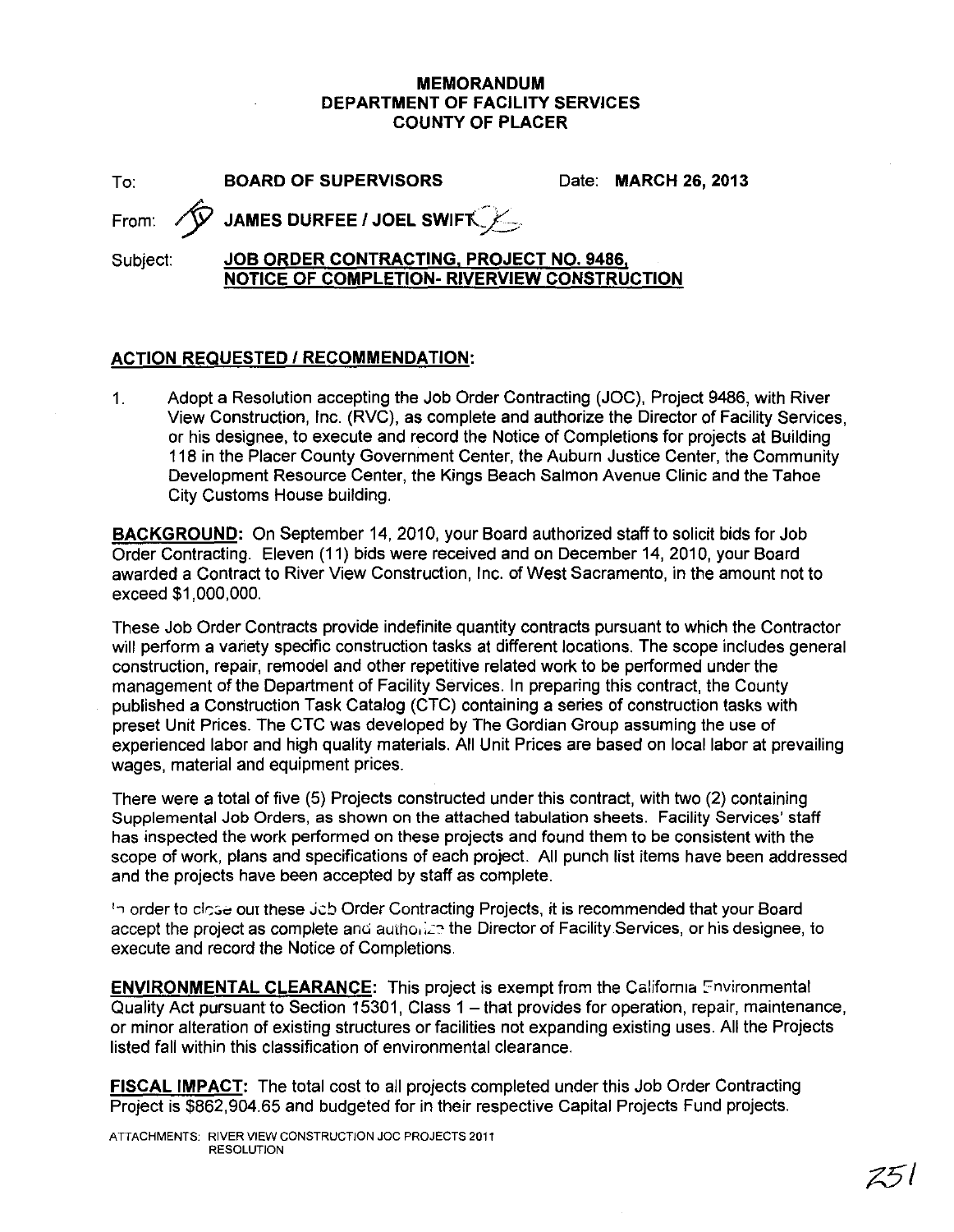### **RiverView Construction JOC Projects - 2011**

|                | Project  |                                               |                                     |            |
|----------------|----------|-----------------------------------------------|-------------------------------------|------------|
| No.            | Number   | Description                                   |                                     |            |
| $\mathbf{1}$   | 04873    | <b>Building 118 Chapel Roofing Project</b>    | \$                                  | 64,819.59  |
| $\overline{2}$ | 04630    | CDRC wind-screen at west door                 | \$                                  | 24,625.25  |
| 3              | 09445    | Automatic door openers - A.J.C. & C.D.R.C.    | \$                                  | 8,922.88   |
| 4              | 04857    | Salmon Avenue Parking Lot Paving              | \$                                  | 104,311.53 |
| 5              | 4857.01  | Supplemental Job Order 01 - Additional work   | \$                                  | 1,017.07   |
| 6              | 4857.02  | Supplemental Job Order 02 - Additional work   | \$                                  | 4,028.57   |
| 7              | 4857.03  | Supplemental Job Order 03 - Additional work   | \$                                  | 29,864.79  |
| 8              | 04861    | <b>Tahoe Customs House TI</b>                 | \$                                  | 605,161.93 |
| 9              | 04861.01 | TCH - SJO #01 - Lobby carpet change           | \$                                  | 5,543.39   |
| 10             | 04861.02 | TCH - SJO #02 - Diaper Changing Station       | \$                                  | 621.25     |
| 11             | 04861.03 | TCH - SJO #03 - Workstation Change            | \$                                  | 259.04     |
| 12             | 04861.04 | TCH - SJO #04 - Door Auto Opener              | \$                                  | 2,864.45   |
| 13             | 04861.05 | TCH - SJO #05 - Telecom Conduit Change        | \$                                  | 956.84     |
| 14             | 04861.06 | TCH - SJO #06 - Front Counter Cabinet Changes | \$                                  | (567.00)   |
| 15             | 04861.07 | TCH - SJO #07 - Demolition Changes            | \$                                  | 3,628.22   |
| 16             | 04861.08 | TCH - SJO #08 - Framing changes               | \$                                  | 4,217.01   |
| 17             | 04861.09 | TCH - SJO #09 - Plumbing changes              | \$                                  | 2,732.20   |
| 18             | 04861.10 | TCH - SJO #10 - Mechanical changes            | \$                                  | (4,586.94) |
| 19             | 04861.11 | TCH - SJO #11 - Electrical changes            | $\overline{\boldsymbol{\varsigma}}$ | (4,745.28) |
| 20             | 04861.12 | TCH - SJO #12 - Fire Sprinkler Changes        | \$                                  | 3,000.30   |
| 21             | 04861.13 | TCH - SJO #13 - Air Balance                   | \$                                  | 2,462.92   |
| 22             | 04861.14 | TCH - SJO #14 - Additional Signage            | \$                                  | 1,505.92   |
| 23             | 04861.15 | TCH - SJO #15 - Door & Hardware Changes       | \$                                  | 1,605.98   |
| 24             | 04861.16 | TCH - SJO #16 - Misc Changes                  | \$                                  | 654.74     |

 $\sim 10$ 

Totals \$ 862,904.65

 $\sim 10^7$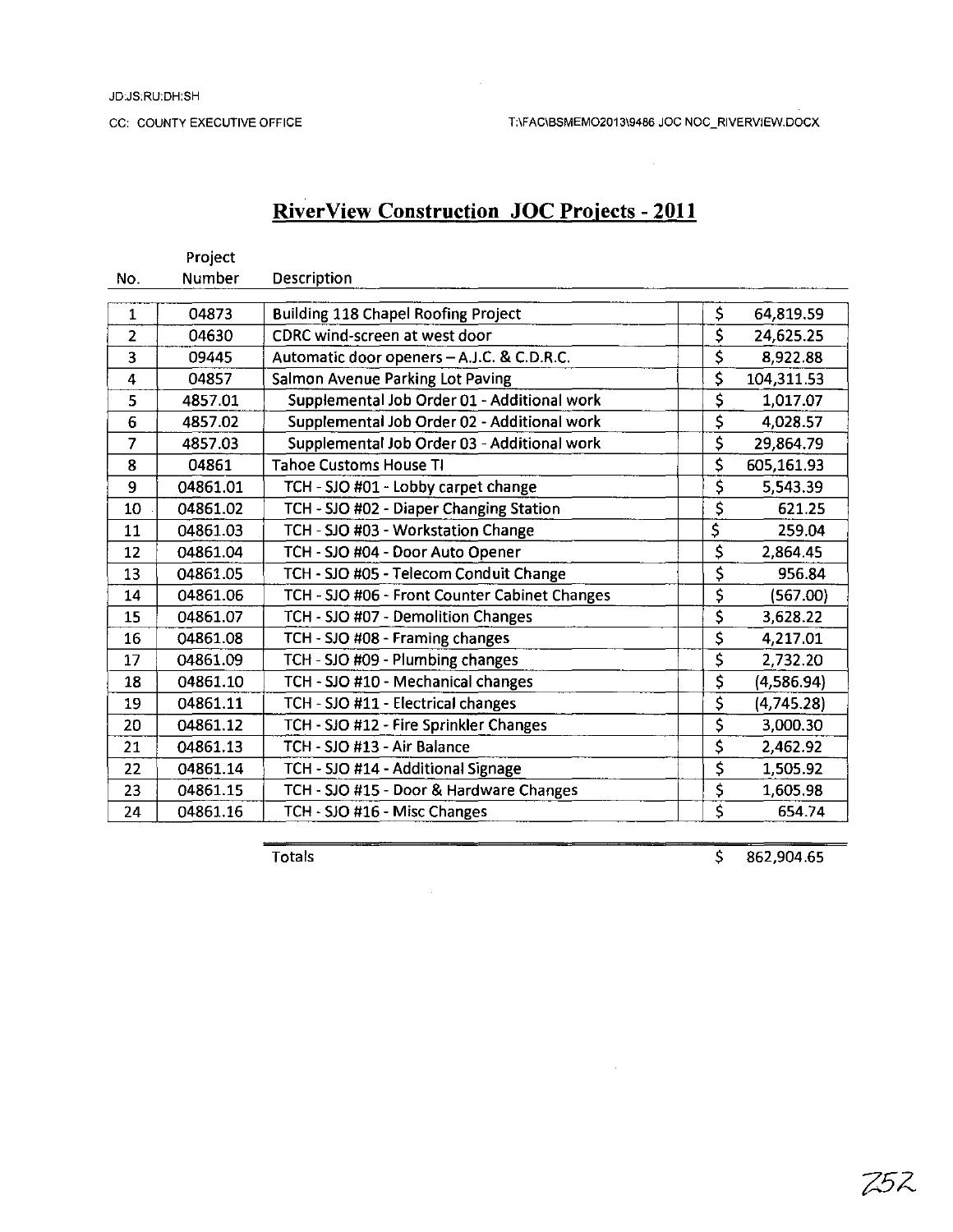# **Before the Board of Supervisors County of Placer, State of California**

| Resol. |
|--------|
|--------|

**In the matter of: A RESOLUTION APPROVING AND AUTHORIZING THE DIRECTOR OF FACILITY SERVICES, OR HIS DESIGNEE, TO EXECUTE AND RECORD THE NOTICE OF COMPLETIONS FOR THE VARIOUS JOB ORDER CONTRACTING PROJECTS PERFORMED BY RIVER VIEW CONSTRUCTION, INC., PROJECT NO. 9486**

**The following <b>RESOLUTION** was duly passed by the Board of Supervisors

of the County of Placer at a regular meeting held \_\_\_\_\_\_\_\_\_\_\_\_\_\_\_\_\_\_\_\_\_\_\_\_\_\_\_\_\_\_\_

by the following vote on roll call:

Ayes:

Noes:

Absent:

Signed and approved by me after its passage.

Chair, Board of Supervisors

Attest: Clerk of said Board

**BE IT RESOLVED** by the Board of Supervisors, County of Placer, State of California, that the attached Notice of Completions for the various Job Order Contracting projects performed by River View Construction, Inc, Project No. 9486, is hereby approved; and

**BE IT FURTHER RESOLVED** that the Director of Facility Services, or his designee, is hereby authorized to execute said Notice of Completions on behalf of the Board of Supervisors and the County of Placer and cause the same to be recorded.

ATIACHMENTS:

BUILDING 118 REROOF NOTICE OF COMPLETION AND SUPPLEMENTAL INFORMATION SHEET CDRC WIND SCREEN NOTICE OF COMPLETION AND SUPPLEMENTAL INFORMATION SHEET AUTOMATIC DOOR OPENER - CDRC AND AJC NOTICE OF COMPLETION AND SUPPLEMENTAL INFORMATION SHEET SALMON AVE PARKING LOT REPAIR NOTICE OF COMPLETION AND SUPPLEMENTAL INFORMATION SHEET TAHOE CUSTOMS HOUSE TENANT IMPROVEMENTS NOTICE OF COMPLETION AND SUPPLEMENTAL INFORMATION SHEET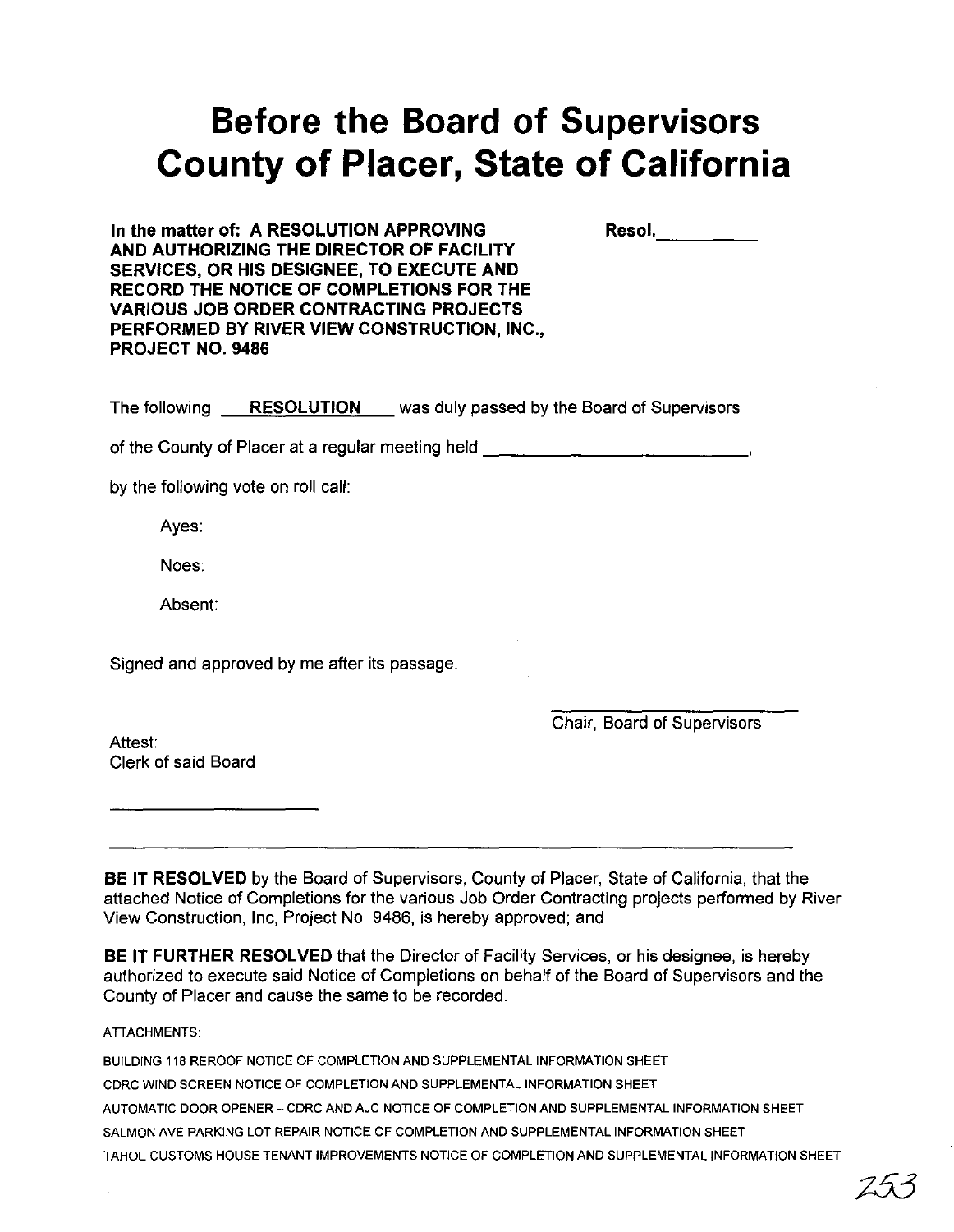When recorded return to: Shawna Howard

Placer County Department of Facility Services 11476 C Ave. Auburn CA 95603

#### NOTICE OF COMPLETION RES. NO.

#### Project Name: Building 118 Reroof, Project No. 4873 (JOC # 9429)

NOTICE IS HEREBY GIVEN, pursuant to California Civil Code Section 3093, that the following Contractor, to wit:

#### River View Construction, Inc. 1358 Blue Oaks Blvd. Ste. 100 Roseville, CA 95678

performed and completed, for the County of Placer, State of California, the following contract, structure or work of improvement, to wit:

#### Building 118 Reroof Project No. 4873 (JOC # 9429) 2945 First Street, Auburn, CA 95603

The property is owned by the County of Placer. Said work was accepted on March 26, 2013.

Executed this day of 2013, at Auburn, California. I declare under penalty of perjury that the foregoing is true and correct.

> JAMES DURFEE, DIRECTOR DEPARTMENT OF FACILITY SERVICES COUNTY OF PLACER

#### STATE OF CALIFORNIA )<sub>ss</sub> COUNTY OF PLACER )

On before me Shawna Lee Howard ,Notary Public, personally appeared James Durfee who proved to me on the basis of satisfactory evidence to be the person whose name is subscribed to the within instrument and acknowledged to me that he executed the same in his authorized capacity, and that by his signature on the instrument the person or the entity upon behalf of which the person acted, executed the instrument. I certify under PENALTY OF PERJURY under the laws of the State of California that the foregoing paragraph is true and correct.

WITNESS my hand and official seal.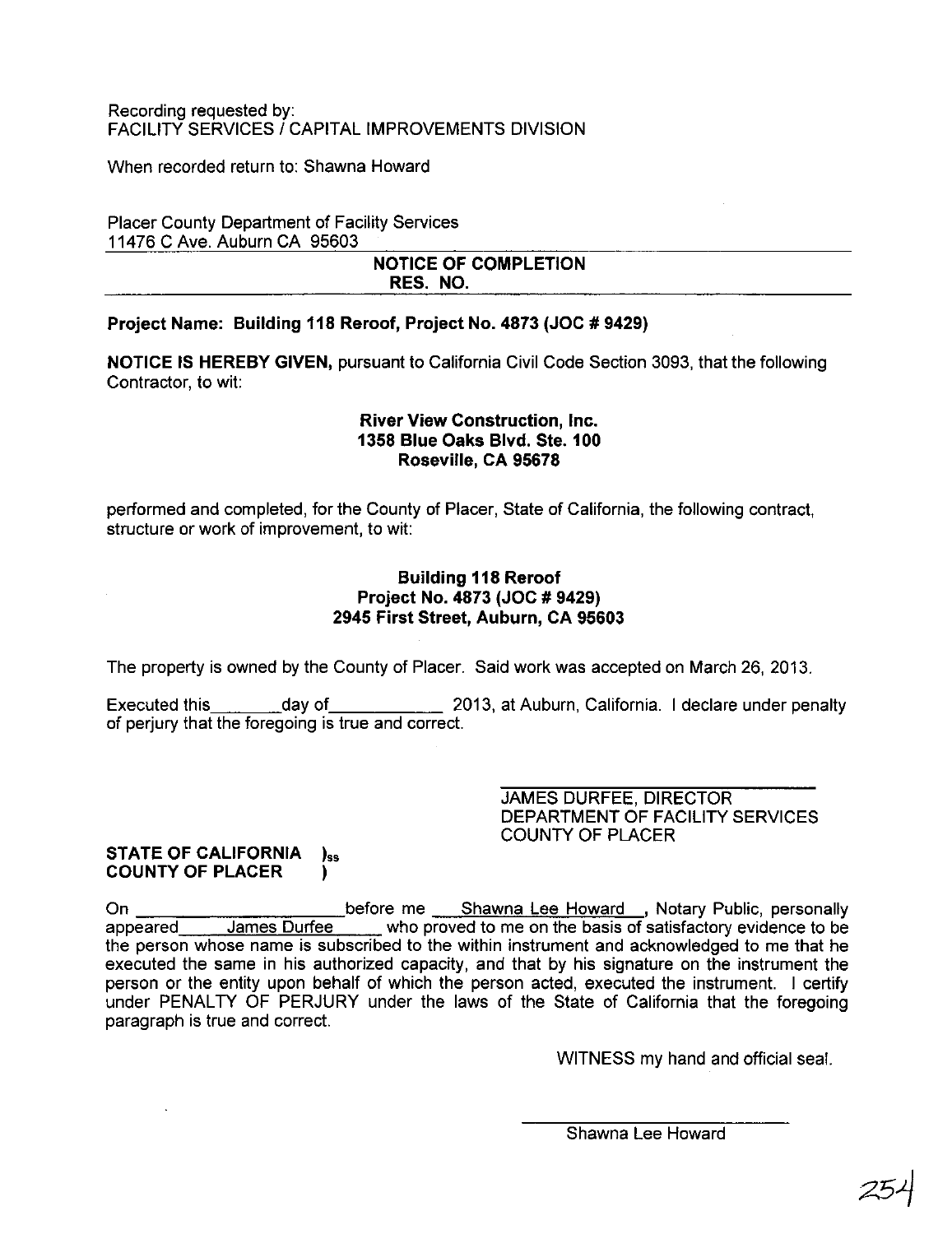**DATE:** MARCH 26,2013 **PROJECT NO:** 4873 (JOC # 9429) **PROJECT NAME:** BUILDING 118 REROOF

**FUND/BUDGET UNIT/ACCOUNT** NO: 140/107840/04873 **CONTRACTOR:** RIVER VIEW CONSTRUCTION, INC.

#### **SUMMARY OF EXPENDITURES**

#### **ORIGINAL CONTRACT AMOUNT CONTRACT CHANGE ORDERS**

## **\$64,819.59**

#### **TOTAL CONTRACT EXPENDITURES**

**\$ 0**

**\$64,819.59**

| <b>SUPPLEMENTAL</b><br>JOB ORDER NO. | <b>CONTRACT CHANGE ORDER SUMMARY</b><br><b>BRIEF DESCRIPTION</b> | <b>AMOUNT</b><br><b>EXPENDED</b> |
|--------------------------------------|------------------------------------------------------------------|----------------------------------|
|                                      |                                                                  |                                  |
|                                      |                                                                  |                                  |
|                                      |                                                                  |                                  |
|                                      |                                                                  |                                  |
|                                      | <b>Total Change Orders</b>                                       |                                  |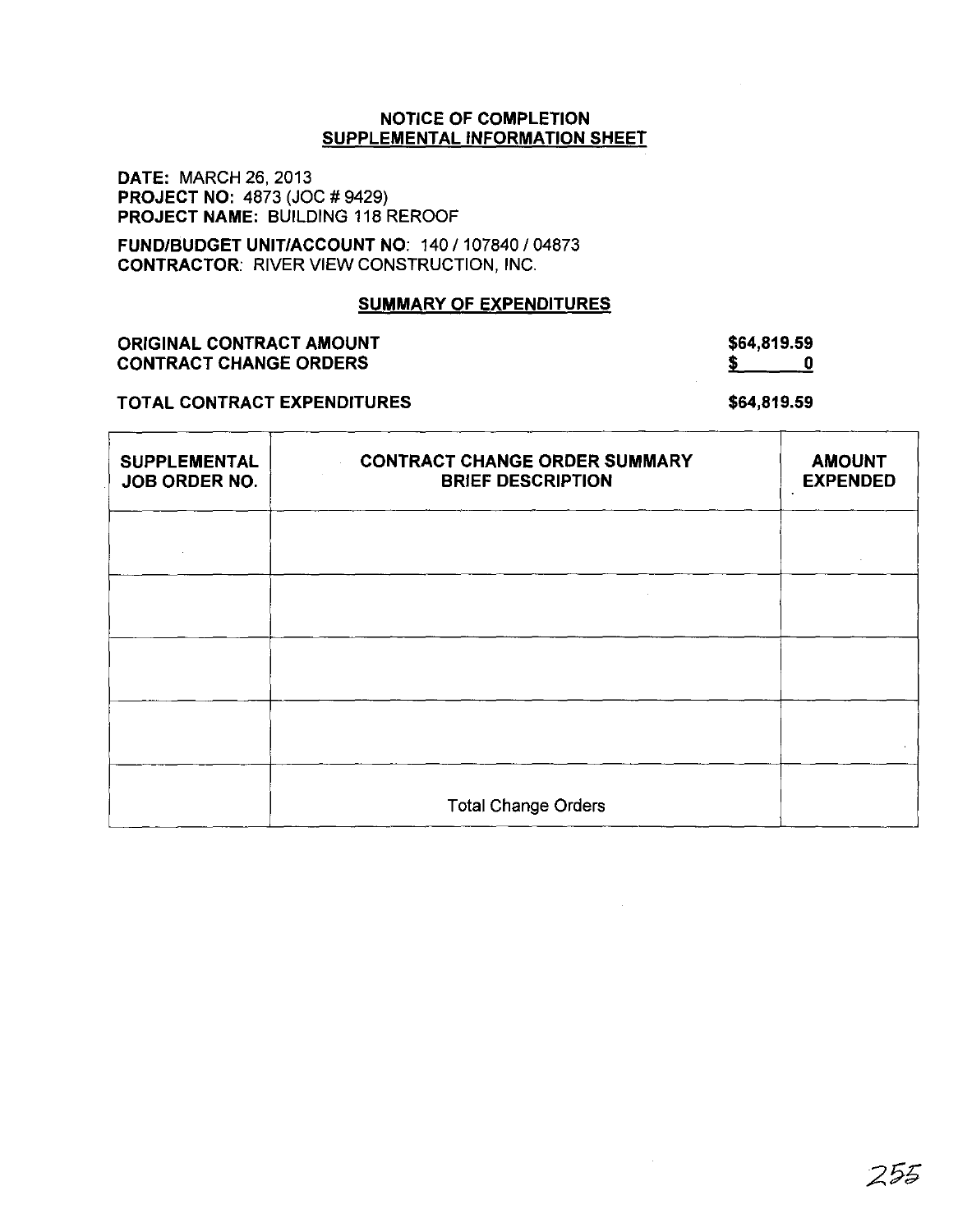When recorded return to: Shawna Howard

Placer County Department of Facility Services 11476 C Ave. Auburn CA 95603

#### **NOTICE OF COMPLETION RES. NO.**

#### **Project Name: CDRC Wind Screen, Project No. 4630**

**NOTICE IS HEREBY GIVEN,** pursuant to California Civil Code Section 3093, that the following Contractor, to wit:

#### **River View Construction, Inc. 1358 Blue Oaks Blvd. Ste. 100 Roseville, CA 95678**

performed and completed, for the County of Placer, State of California, the following contract, structure or work of improvement, to wit:

#### **CDRC Wind Screen Project No. 4630 3091 County Center** Drive, **Auburn, CA 95603**

The property is owned by the County of Placer. Said work was accepted on March 26,2013.

Executed this day of 2013, at Auburn, California. I declare under penalty of perjury that the foregoing is true and correct.

> JAMES DURFEE, DIRECTOR DEPARTMENT OF FACILITY SERVICES COUNTY OF PLACER

#### **STATE OF CALIFORNIA**  $_{\text{bs}}$ **COUNTY OF PLACER l**

On \_\_ \_\_ before me Shawna Lee Howard ,Notary Public, personally who proved to me on the basis of satisfactory evidence to be the person whose name is subscriped to the within instrument and acknowledged to me that he executed the same in his authorized capacity, and that  $\mathbb{L}_i$  his signatur $\epsilon$  on the instrument the person or the entity upon behalf of which the person acted, executed the instrument. I certify under PENALTY OF PERJURY under the laws of the State of California that the foregoing paragraphic to use and correct.

WITNESS my hand and official seal.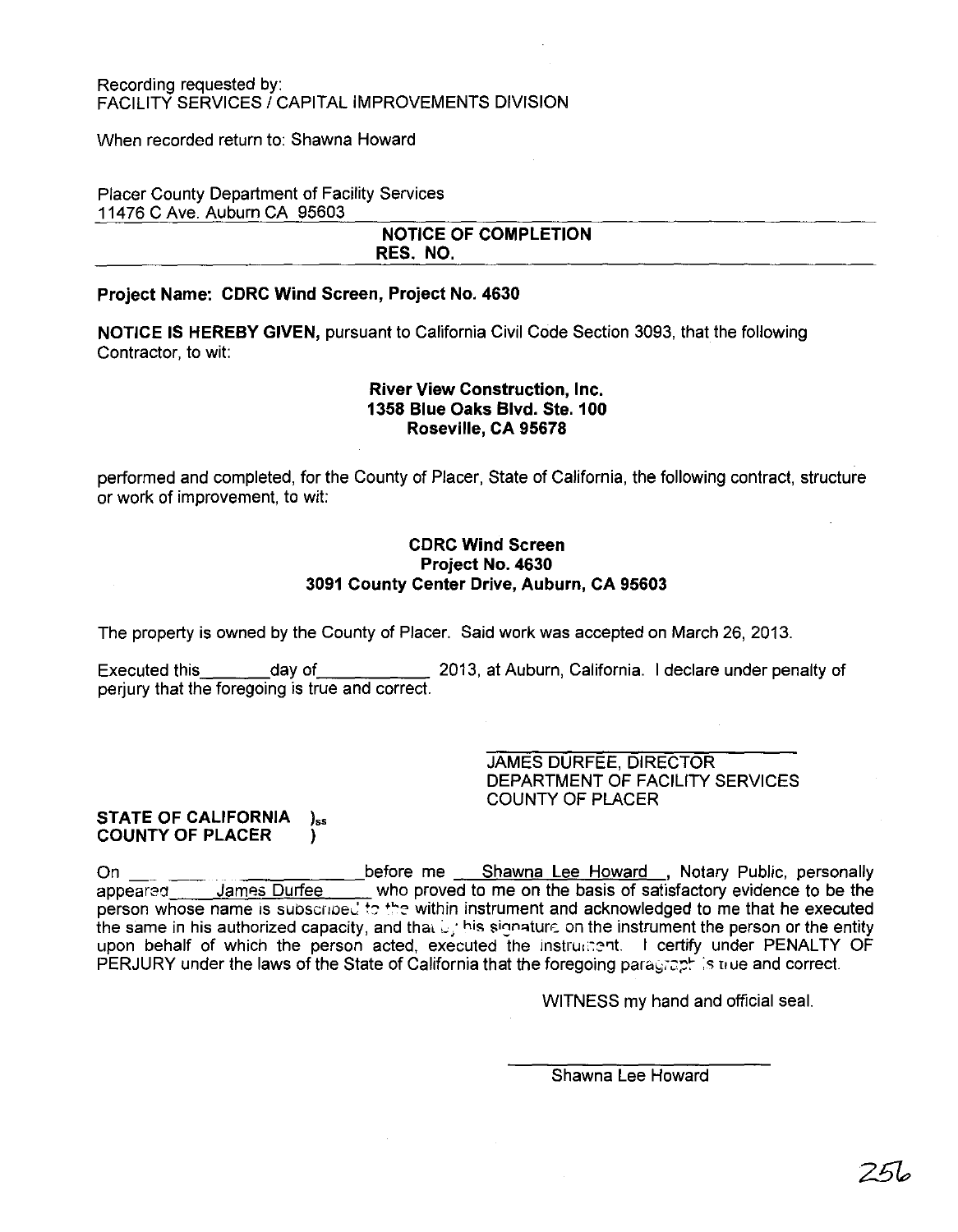DATE: MARCH 26, 2013 PROJECT NO: 4630 PROJECT NAME: CDRC WIND SCREEN

FUND/BUDGET UNIT/ACCOUNT NO: 140/107840/04630 CONTRACTOR: RIVER VIEW CONSTRUCTION, INC.

#### SUMMARY OF EXPENDITURES

ORIGINAL CONTRACT AMOUNT CONTRACT CHANGE ORDERS

\$24,625.25  $\frac{1}{2}$  0

TOTAL CONTRACT EXPENDITURES

\$24,625.25

| <b>SUPPLEMENTAL</b><br>JOB ORDER NO. | <b>CONTRACT CHANGE ORDER SUMMARY</b><br><b>BRIEF DESCRIPTION</b> | <b>AMOUNT</b><br><b>EXPENDED</b> |
|--------------------------------------|------------------------------------------------------------------|----------------------------------|
|                                      |                                                                  |                                  |
|                                      |                                                                  |                                  |
|                                      |                                                                  |                                  |
|                                      |                                                                  |                                  |
|                                      | <b>Total Change Orders</b>                                       |                                  |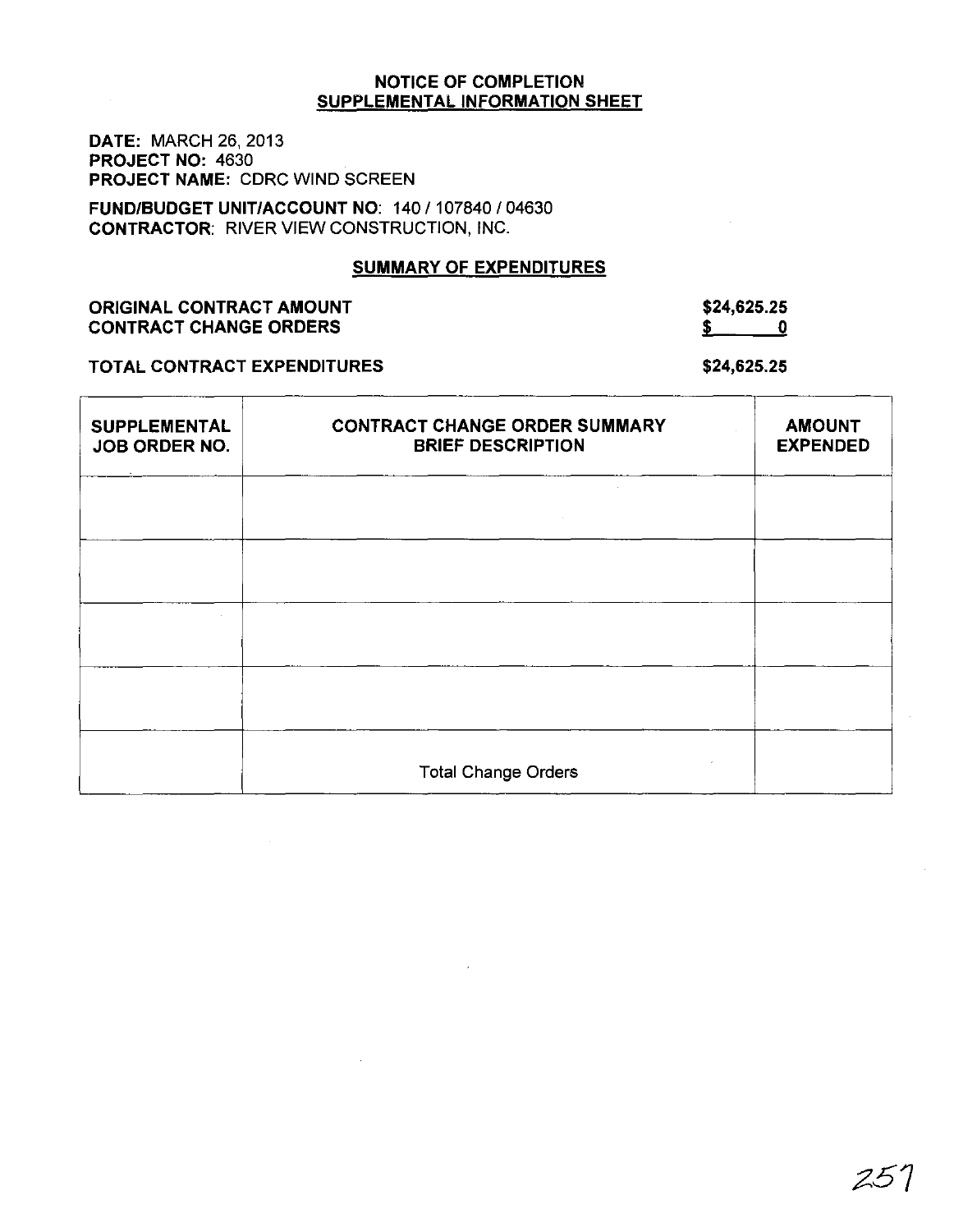When recorded return to: Shawna Howard

#### Placer County Department of Facility Services 11476 C Ave. Auburn CA 95603

#### NOTICE OF COMPLETION RES. NO.

#### Project Name: Automatic Door Opener - CDRC and AJC, Project No. 9445

NOTICE IS HEREBY GIVEN, pursuant to California Civil Code Section 3093, that the following Contractor, to wit:

#### River View Construction, Inc. 1358 Blue Oaks Blvd. Ste. 100 Roseville, CA 95678

performed and completed, for the County of Placer, State of California, the following contract, structure or work of improvement, to wit:

#### Automatic Door Opener - CDRC and AJC Project No. 9445 3091 County Center Drive, AUburn, CA 95603 2929 Richardson Drive, Auburn, CA 95603

The property is owned by the County of Placer. Said work was accepted on March 26,2013.

Executed this day of 2013, at Auburn, California. I declare under penalty of perjury that the foregoing is true and correct.

> JAMES DURFEE, DIRECTOR DEPARTMENT OF FACILITY SERVICES COUNTY OF PLACER

## STATE OF CALIFORNIA )<sub>ss</sub><br>COUNTY OF PLACER

On <u>before me Shawna Lee</u> Howard , Notary Public, personally appeared James Durfee who proved to me on the basis of satisfactory evidence to be the person whose name is subscribed to the within instrument and acknowledged to me that he executed the same in his authorized capacity, and that by his signature on the instrument the person or the entity upon behalf of which the person acted, executed the instrument. I certify under PENALTY OF PERJURY under the laws of the State of California that the foregoing paragraph is true and correct.

WITNESS my hand and official seal.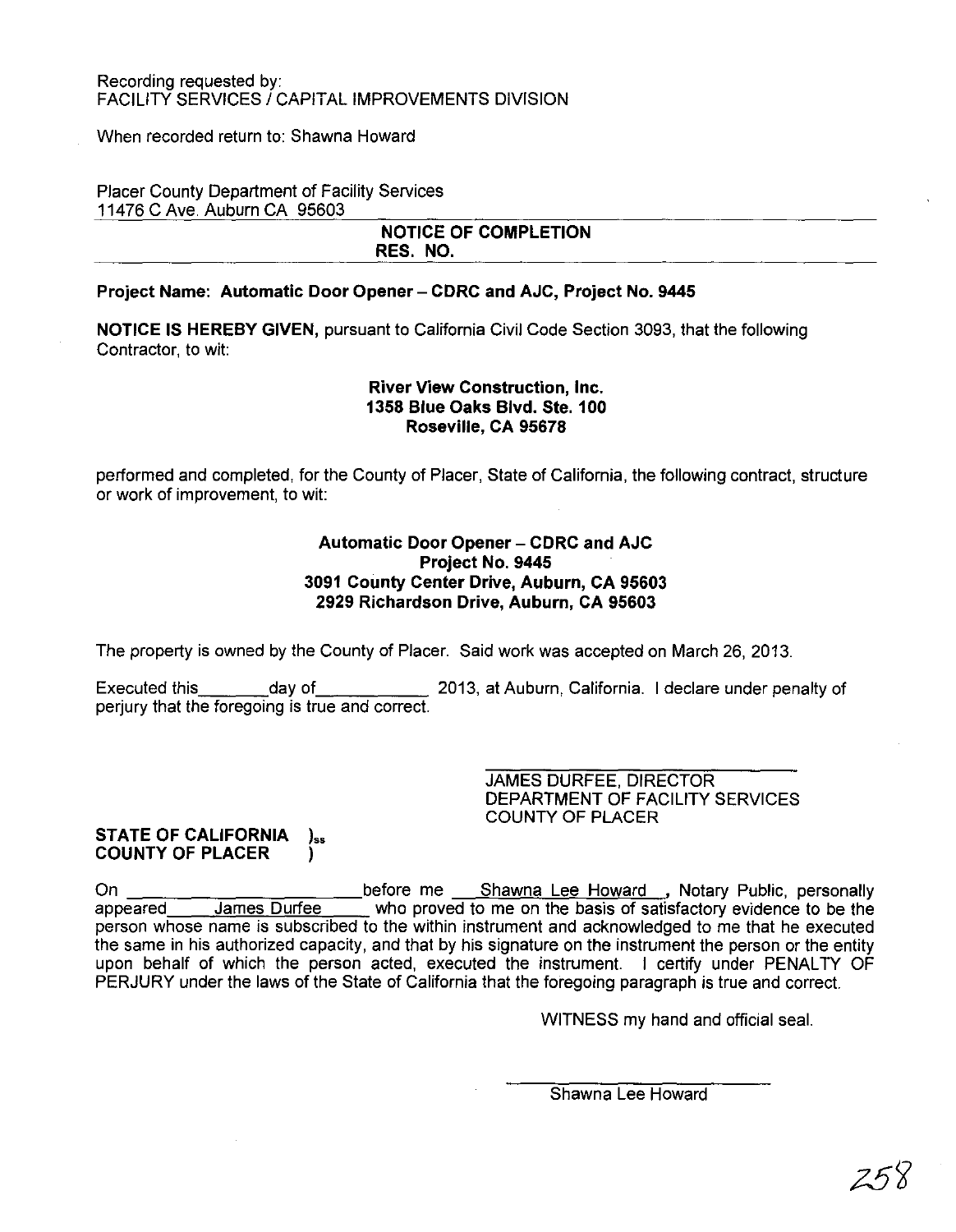DATE: MARCH 26, 2013 PROJECT NO: 9445 PROJECT NAME: AUTOMATIC DOOR OPENER - CDRC AND AJC

FUND/BUDGET UNIT/ACCOUNT NO: 140/107840/09445 CONTRACTOR: RIVER VIEW CONSTRUCTION, INC.

#### SUMMARY OF EXPENDITURES

ORIGINAL CONTRACT AMOUNT CONTRACT CHANGE ORDERS

\$ 8,922.88  $\frac{1}{2}$  0

#### TOTAL CONTRACT EXPENDITURES

\$ 8,922.88

| <b>SUPPLEMENTAL</b><br>JOB ORDER NO. | <b>CONTRACT CHANGE ORDER SUMMARY</b><br><b>BRIEF DESCRIPTION</b> | <b>AMOUNT</b><br><b>EXPENDED</b> |
|--------------------------------------|------------------------------------------------------------------|----------------------------------|
|                                      |                                                                  |                                  |
|                                      |                                                                  |                                  |
|                                      |                                                                  |                                  |
|                                      |                                                                  |                                  |
|                                      | <b>Total Change Orders</b>                                       |                                  |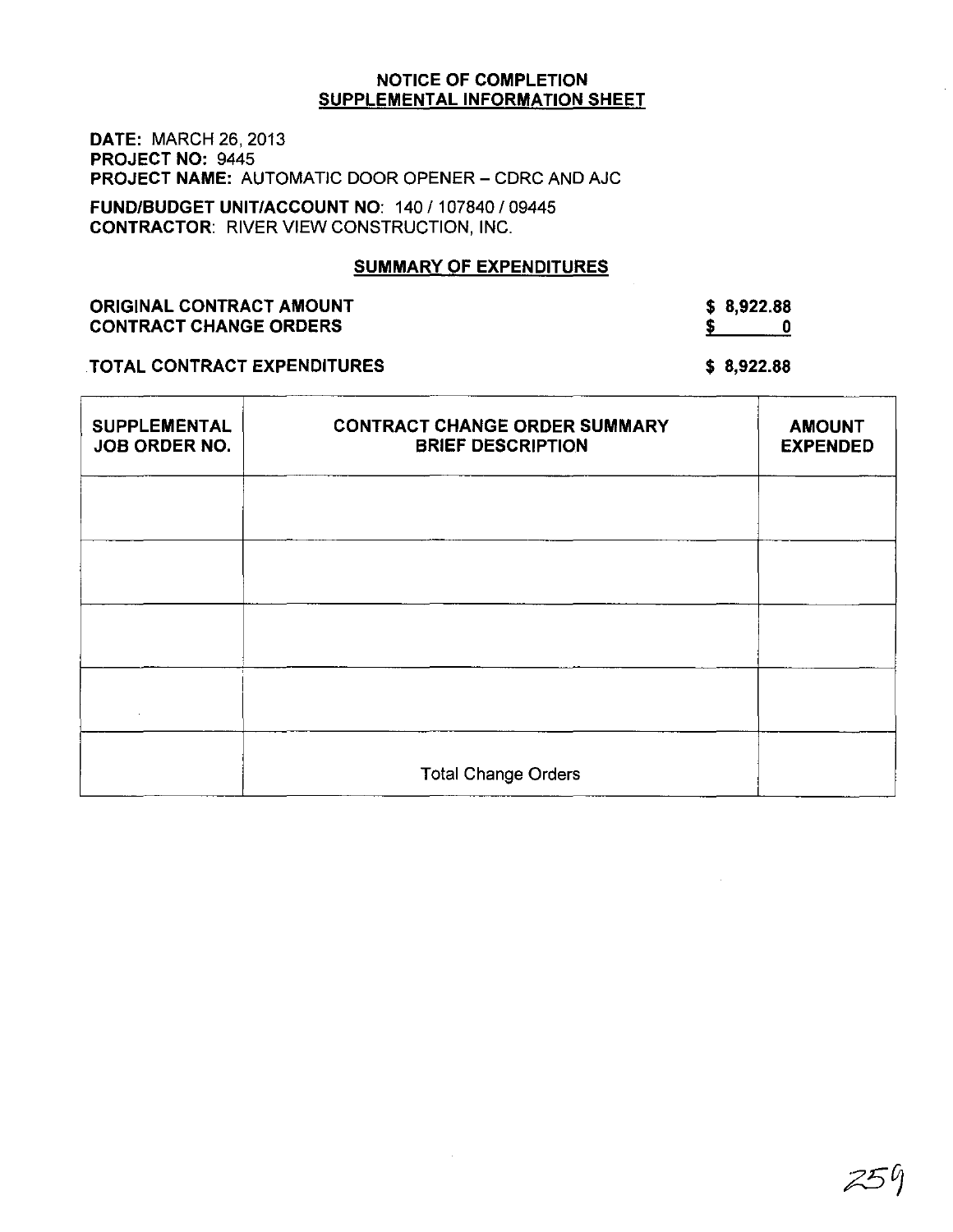#### When recorded return to: Shawna Howard

#### Placer County Department of Facility Services 11476 C Ave. Auburn CA 95603

#### NOTICE OF COMPLETION RES. NO.

#### Project Name: Salmon Ave. Parking Lot Repair, Project No. 4857

NOTICE IS HEREBY GIVEN, pursuant to California Civil Code Section 3093, that the following Contractor, to wit:

#### River View Construction, Inc. 1358 Blue Oaks Blvd. Ste.100 Roseville, CA 95678

performed and completed, for the County of Placer, State of California, the following contract, structure or work of improvement, to wit:

#### Salmon Ave. Parking Lot Repair Project No. 4857 8665 Salmon Avenue, Kings Beach, CA 96143

The property is owned by the County of Placer. Said work was accepted on March 26, 2013.

Executed this day of 2013, at Auburn, California. I declare under penalty of perjury that the foregoing is true and correct.

> JAMES DURFEE, DIRECTOR DEPARTMENT OF FACILITY SERVICES COUNTY OF PLACER

#### STATE OF CALIFORNIA )<sub>ss</sub> COUNTY OF PLACER **I**

On **before me** Shawna Lee Howard, Notary Public, personally appeared James Durfee who proved to me on the basis of satisfactory evidence to be the person whose name is subscribed to the within instrument and acknowledged to me that he executed the same in his authorized capacity, and that by his signature on the instrument the person or the entity upon behalf of which the person acted, executed the instrument. I certify under PENALTY OF PERJURY under the laws of the State of California that the foregoing paragraph is true and correct.

WITNESS my hand and official seal.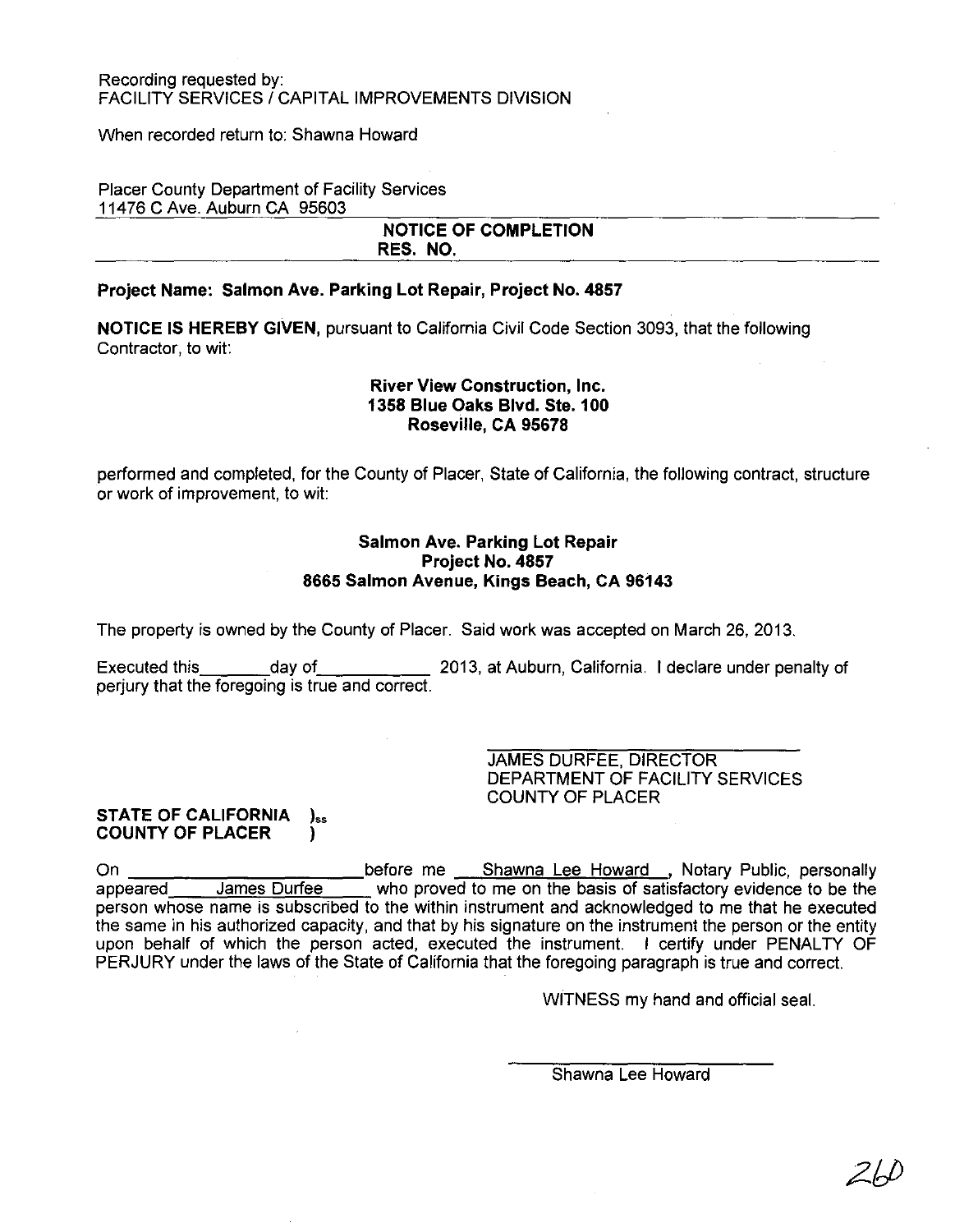**DATE:** MARCH 26, 2013 **PROJECT NO:** 4857 **PROJECT NAME:** SALMON AVE. PARKING **LOT** REPAIR

**FUND/BUDGET UNIT/ACCOUNT** NO: 140/107840/04857 **CONTRACTOR:** RIVER VIEW CONSTRUCTION, INC.

#### **SUMMARY OF EXPENDITURES**

#### **ORIGINAL CONTRACT AMOUNT CONTRACT CHANGE ORDERS**

#### **\$104,311.53 \$ 34,910.43**

#### **TOTAL CONTRACT EXPENDITURES**

#### **\$139,221.96**

| <b>SUPPLEMENTAL</b><br><b>JOB ORDER NO.</b> | <b>CONTRACT CHANGE ORDER SUMMARY</b><br><b>BRIEF DESCRIPTION</b>                                                                                   | <b>AMOUNT</b><br><b>EXPENDED</b> |
|---------------------------------------------|----------------------------------------------------------------------------------------------------------------------------------------------------|----------------------------------|
|                                             | Revise the temporary ADA parking space location from Coon<br>Street to Salmon Ave. on the Clinic property.                                         | \$1,017.07                       |
| $\overline{2}$                              | Remove unforeseen grease interceptor from parking lot. Fill hole<br>left by old interceptor with AB from existing parking lot.                     | \$4,028.57                       |
| 3                                           | Provide Time and Material cost for documented unforeseen<br>conditions as the existing lot at the Salmon Ave. Clinic parking lot<br>was excavated. | \$29,864.79                      |
|                                             | <b>Total Change Orders</b>                                                                                                                         | \$34,910.43                      |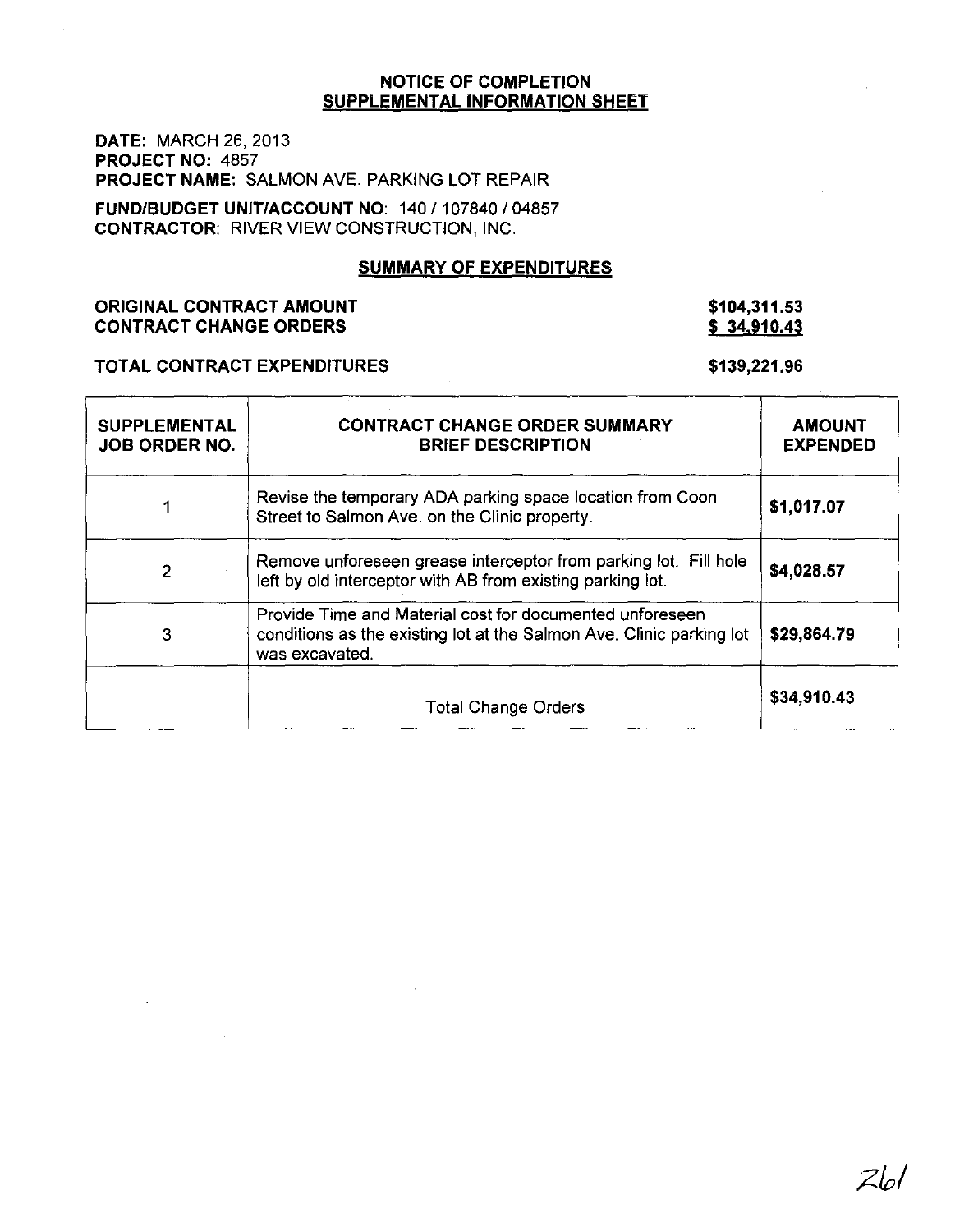When recorded return to: Shawna Howard

Placer County Department of Facility Services 11476 C Ave. Auburn CA 95603

#### **NOTICE OF COMPLETION RES. NO.**

#### **Project Name: Tahoe Customs House Tenant Improvements, Project No. 4861**

**NOTICE IS HEREBY GIVEN,** pursuant to California Civil Code Section 3093, that the following Contractor, to wit:

#### **River View Construction, Inc. 1358 Blue Oaks Blvd. Ste. 100 Roseville, CA 95678**

performed and completed, for the County of Placer, State of California, the following contract, structure or work of improvement, to wit:

#### **Tahoe Customs House Tenant Improvements Project No. 4861 775 N. Lake Blvd., Tahoe** City, **CA 95603**

The property is owned by the County of Placer. Said work was accepted on March 26, 2013.

Executed this day of 2013, at Auburn, California. I declare under penalty of perjury that the foregoing is true and correct.

> JAMES DURFEE, DIRECTOR DEPARTMENT OF FACILITY SERVICES COUNTY OF PLACER

#### **STATE OF CALIFORNIA** )<sub>ss</sub> **COUNTY OF PLACER )**

On before me Shawna Lee Howard ,Notary PUblic, personally appeared James Durfee who proved to me on the basis of satisfactory evidence to be the person whose name is subscribed to the within instrument and acknowledged to me that he executed the same in his authorized capacity, and that by his signature on the instrument the person or the entity upon behalf of which the person acted, executed the instrument. I certify under PENALTY OF PERJURY under the laws of the State of California that the foregoing paragraph is true and correct.

WITNESS my hand and official seal.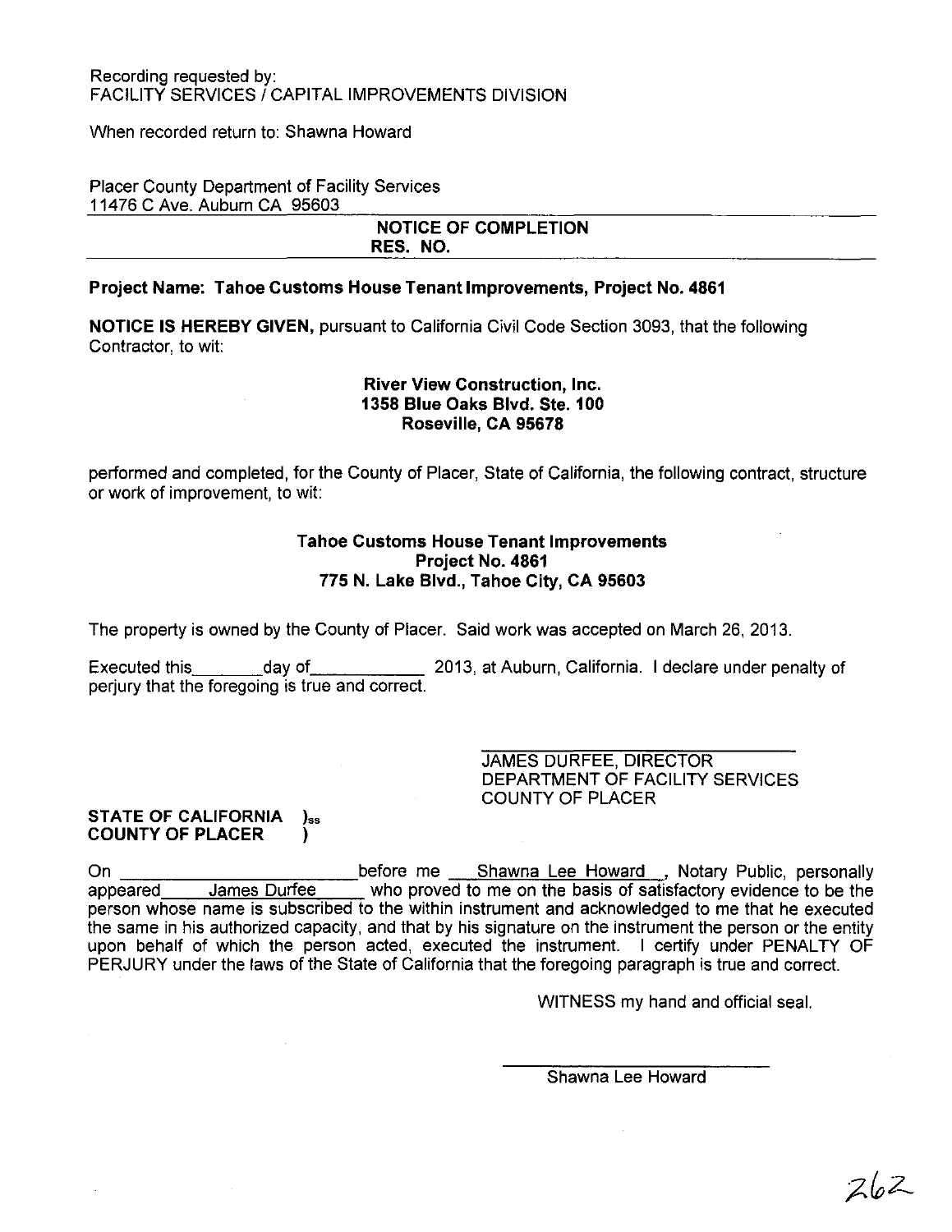DATE: MARCH 26, 2013 PROJECT NO: 4861 PROJECT NAME: TAHOE CUSTOMS HOUSE TENANT IMPROVEMENTS

FUND/BUDGET UNIT/ACCOUNT NO: 140/107840/04861 CONTRACTOR: RIVER VIEW CONSTRUCTION, INC.

#### SUMMARY OF EXPENDITURES

#### ORIGINAL CONTRACT AMOUNT CONTRACT CHANGE ORDERS TOTAL CONTRACT EXPENDITURES

\$605,161.93 \$ 20,153.04 \$625,314.97

| <b>SUPPLEMENTAL</b><br><b>JOB ORDER NO.</b> | <b>CONTRACT CHANGE ORDER SUMMARY</b><br><b>BRIEF DESCRIPTION</b>     | <b>AMOUNT</b><br><b>EXPENDED</b> |
|---------------------------------------------|----------------------------------------------------------------------|----------------------------------|
| 1                                           | Replace carpet with tile at Front Lobby and upgrade carpet.          | \$5,543.39                       |
| $\overline{2}$                              | Provide and install new Diaper Changing Tables.                      | \$621.25                         |
| 3                                           | Relocate Power and Telecom in Corridor 104. Delete Pocket<br>Door.   | \$259.04                         |
| $\overline{\mathbf{4}}$                     | Provide and install Stanley Power door opener.                       | \$2,864.45                       |
| 5                                           | Provide and install telecommunication, conduit and power<br>changes. | \$956.84                         |
| 6                                           | Cabinet changes.                                                     | $<$ \$567.00 $>$                 |
| $\overline{7}$                              | Demolition changes.                                                  | \$3,628.22                       |
| 8                                           | Additional framing and drywall changes.                              | \$4,217.01                       |
| 9                                           | Plumbing changes.                                                    | \$2,732.20                       |
| 10 <sub>1</sub>                             | HVAC changes.                                                        | $<$ \$4,586.94>                  |
| 11                                          | Electrical changes.                                                  | $<$ \$4,745.28>                  |